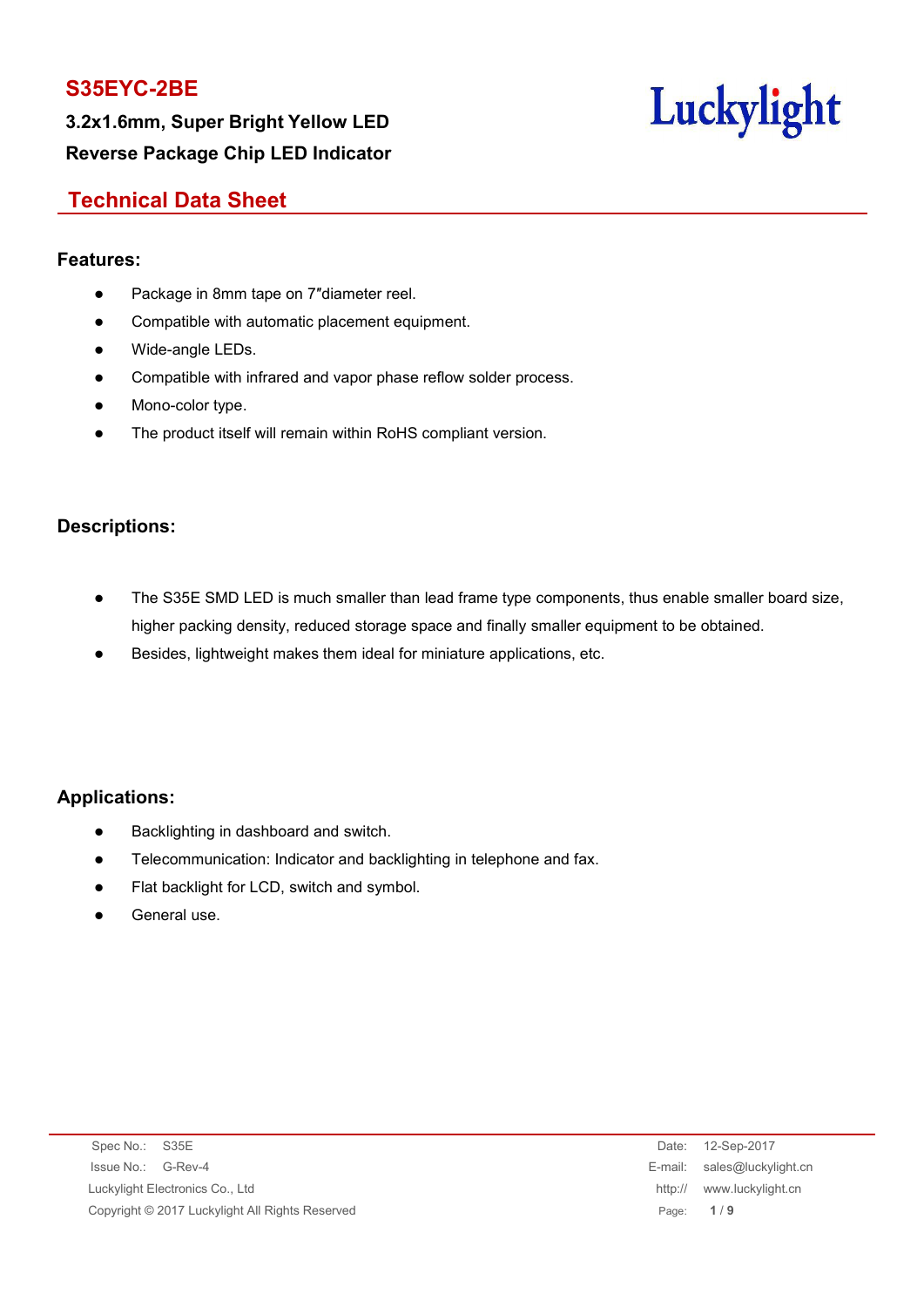**Reverse Package Chip LED Indicator**



## **Technical Data Sheet**

| Part No.   | <b>Emitting Color</b>      | <b>Lens Color</b> |  |
|------------|----------------------------|-------------------|--|
| S35EYC-2BE | <b>Super Bright Yellow</b> | Water Clear       |  |

### **Package Dimension:**



#### Notes:

- 1. All dimensions are in millimeters (inches).
- 2. Tolerance is  $\pm$  0.25 mm (.010") unless otherwise noted.

| Spec No.: S35E |                                                 |         | Date: 12-Sep-2017           |
|----------------|-------------------------------------------------|---------|-----------------------------|
|                | Issue No.: G-Rev-4                              |         | E-mail: sales@luckylight.cn |
|                | Luckylight Electronics Co., Ltd                 | http:// | www.luckylight.cn           |
|                | Copyright © 2017 Luckylight All Rights Reserved |         | Page: $2/9$                 |
|                |                                                 |         |                             |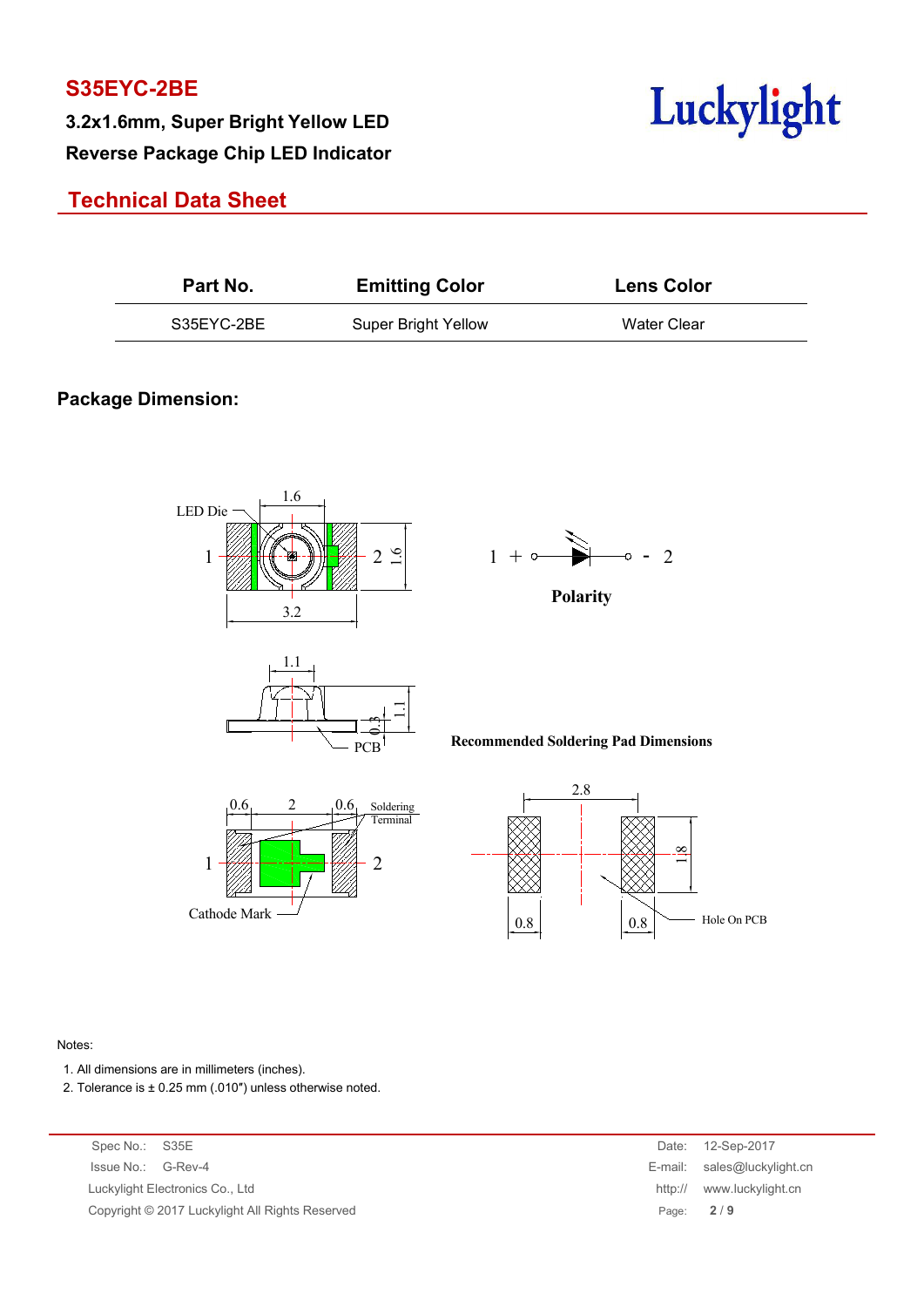**3.2x1.6mm, Super Bright Yellow LED Reverse Package Chip LED Indicator**



## **Technical Data Sheet**

#### **Absolute Maximum Ratings at Ta=25**℃

| <b>Parameters</b>                   | Symbol     | <b>Max</b>                         | Unit |
|-------------------------------------|------------|------------------------------------|------|
| Power Dissipation                   | Pd         | 60                                 | mW   |
| Peak Forward Current <sup>(a)</sup> | IFP        | 100                                | mA   |
| DC Forward Current <sup>(b)</sup>   | IF         | 25                                 | mA   |
| Reverse Voltage                     | <b>VR</b>  | 5                                  | V    |
| Electrostatic Discharge (HBM)       | <b>ESD</b> | 2000                               | V    |
| <b>Operating Temperature Range</b>  | Topr       | -40℃ to +80℃                       |      |
| Storage Temperature Range           | Tstg       | -40 $\degree$ C to +85 $\degree$ C |      |
| <b>Soldering Temperature</b>        | Tsld       | 260℃ for 5 Seconds                 |      |
|                                     |            |                                    |      |

Notes:<br>a. Derate linearly as shown in derating curve.

b. Duty Factor = 10%, Frequency = 1 kHz

### **Electrical Optical Characteristics at Ta=25**℃

| <b>Parameters</b>                  | Symbol              | Min. | Typ. | Max.  | <b>Unit</b> | <b>Test Condition</b> |
|------------------------------------|---------------------|------|------|-------|-------------|-----------------------|
| Luminous Intensity <sup>(a)</sup>  | IV                  | 100  | 200  | $---$ | mcd         | $IF = 20mA$           |
| Viewing Angle <sup>(b)</sup>       | 201/2               | ---  | 60   | $---$ | Deg         | $IF = 20mA$           |
| Peak Emission Wavelength           | λp                  | ---  | 592  | $---$ | nm          | $IF = 20mA$           |
| Dominant Wavelength <sup>(C)</sup> | λd                  | ---  | 590  | $---$ | nm          | $IF = 20mA$           |
| Spectral Line Half-Width           | $\triangle \lambda$ | ---  | 15   | $---$ | nm          | $IF = 20mA$           |
| <b>Forward Voltage</b>             | VF                  | 1.60 | 2.00 | 2.40  | V           | $IF = 20mA$           |
| <b>Reverse Current</b>             | IR                  | ---  | ---  | 10    | μA          | $VR=5V$               |

Notes:

a. ALuminous intensity is measured with a light sensor and filter combination that approximates the CIE eye-response curve.

b. 2θ1/2 is the o -axis angle where the luminous intensity is 1⁄2 the peak intensity

c. The dominant wavelength (λd) is derived from the CIE chromaticity diagram and represents the single wavelength which

defines the color of the device.

| Spec No.: S35E                                  | Date: | 12-Sep-2017                 |
|-------------------------------------------------|-------|-----------------------------|
| Issue No.: G-Rev-4                              |       | E-mail: sales@luckylight.cn |
| Luckylight Electronics Co., Ltd                 |       | http:// www.luckylight.cn   |
| Copyright © 2017 Luckylight All Rights Reserved |       | Page: $3/9$                 |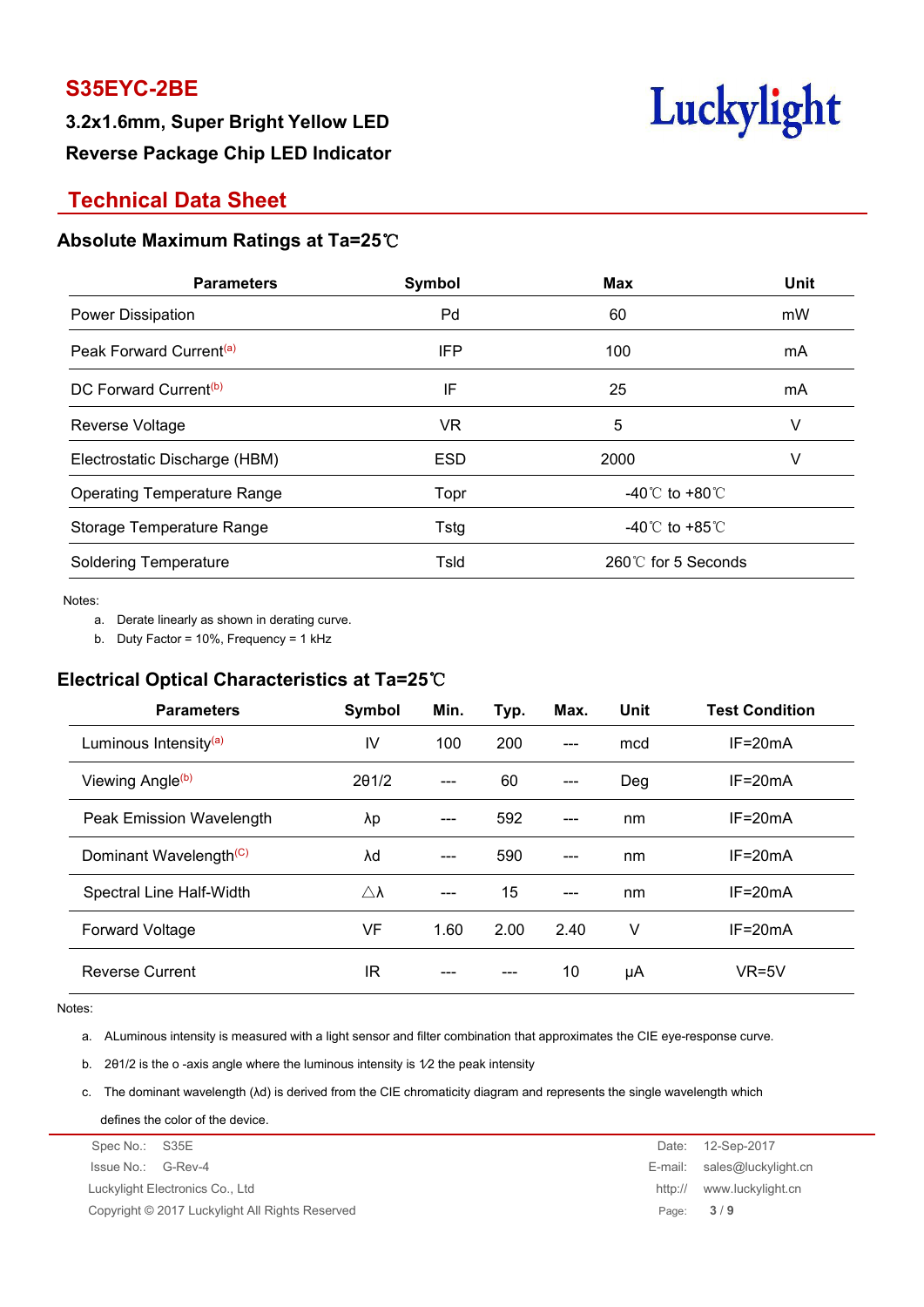**3.2x1.6mm, Super Bright Yellow LED Reverse Package Chip LED Indicator**



## **Technical Data Sheet**

### **Typical Electrical / Optical Characteristics Curves (25**℃ **Ambient Temperature Unless Otherwise Noted)**



Spectrum Distribution Forward Current & Forward Voltage  $\begin{array}{c|c}\n\text{O} & 20 \\
\text{N} & 10 \\
\text{A} & 10\n\end{array}$  $\frac{12}{12}$  40<br> $\frac{12}{30}$ <br> $\frac{12}{30}$ Forward Current IF (mA) Ta=25℃  $0$   $1.4$   $1.6$   $1.8$   $2.0$   $2.2$   $2.4$  $10$   $+$   $+$   $+$   $+$   $+$   $+$   $+$ 20  $\begin{array}{cc} \begin{array}{ccc} \textcolor{blue}{\mathbf +} & \textcolor{blue}{\mathbf +} & \textcolor{blue}{\mathbf +} & \textcolor{blue}{\mathbf +} & \textcolor{blue}{\mathbf +} \\ \textcolor{blue}{\mathbf -} & \textcolor{blue}{\mathbf -} & \textcolor{blue}{\mathbf -} & \textcolor{blue}{\mathbf -} \end{array} \end{array}$ 30 40  $50$   $\overline{\phantom{0}}$ 1.4 1.6 1.8 2.0 2.2 2.4 Forward Voltage VF (V) 2.6

Luminous Intensity & Cuminous Intensity & Forward Current





Spec No.: S35E Date: 12-Sep-2017 Issue No.: G-Rev-4 E-mail: sales@luckylight.cn Luckylight Electronics Co., Ltd **http:// www.luckylight.cn** http:// www.luckylight.cn Copyright © 2017 Luckylight All Rights Reserved Page: **4** / **9**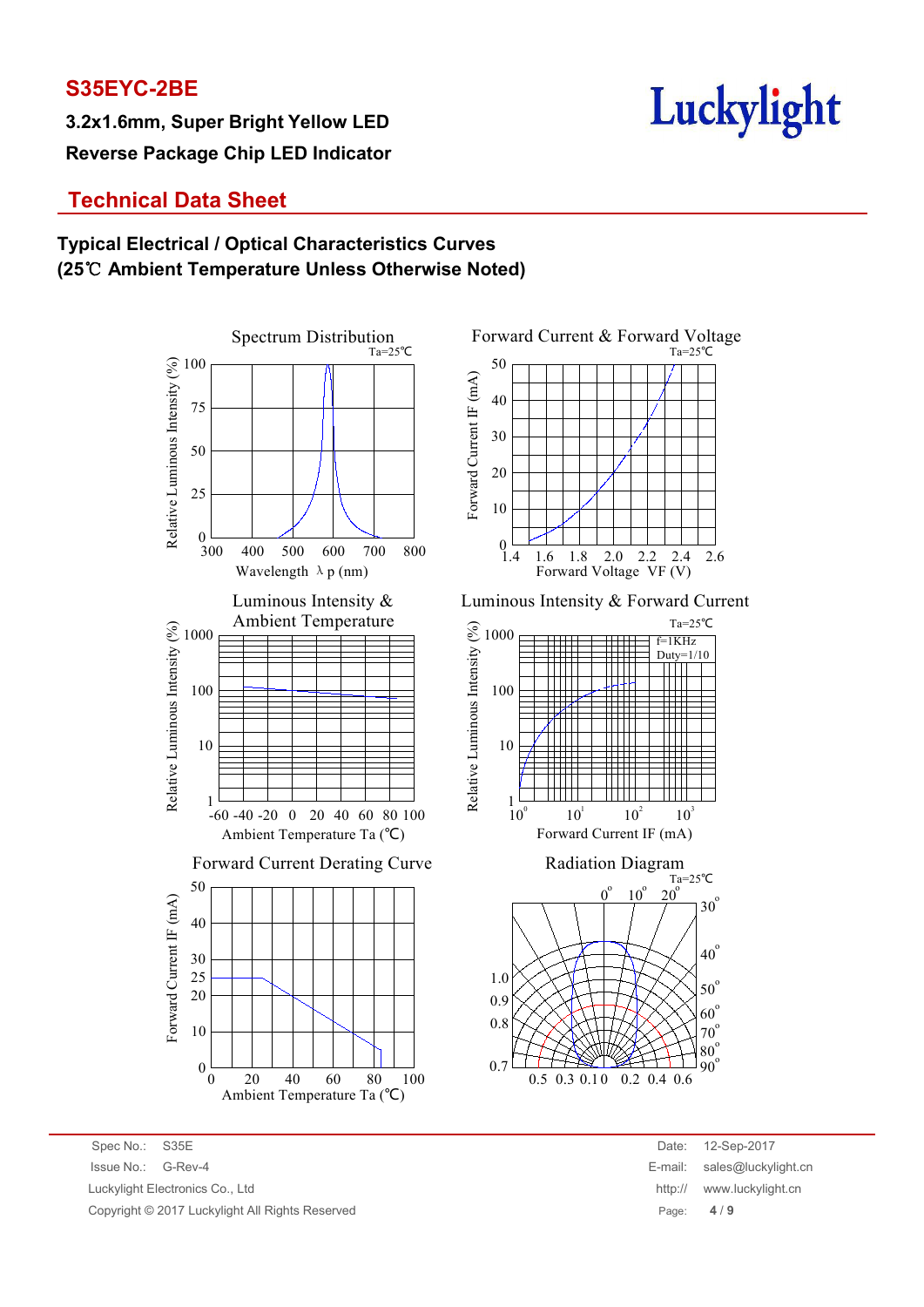**3.2x1.6mm, Super Bright Yellow LED Reverse Package Chip LED Indicator**



## **Technical Data Sheet**

### **Reel Dimensions:**



Unit: mm Tolerance:  $\pm$  0.25mm

### **Carrier Tape Dimensions:**

Loaded quantity 2000 pcs per reel.



Spec No.: S35E Date: 12-Sep-2017 Issue No.: G-Rev-4 Luckylight Electronics Co., Ltd. Copyright © 2017 Luckylight All Rights Reserved

| Date:   | 12-Sep-2017         |
|---------|---------------------|
| E-mail: | sales@luckylight.cn |
| http:// | www.luckylight.cn   |
| Page:   | 5/9                 |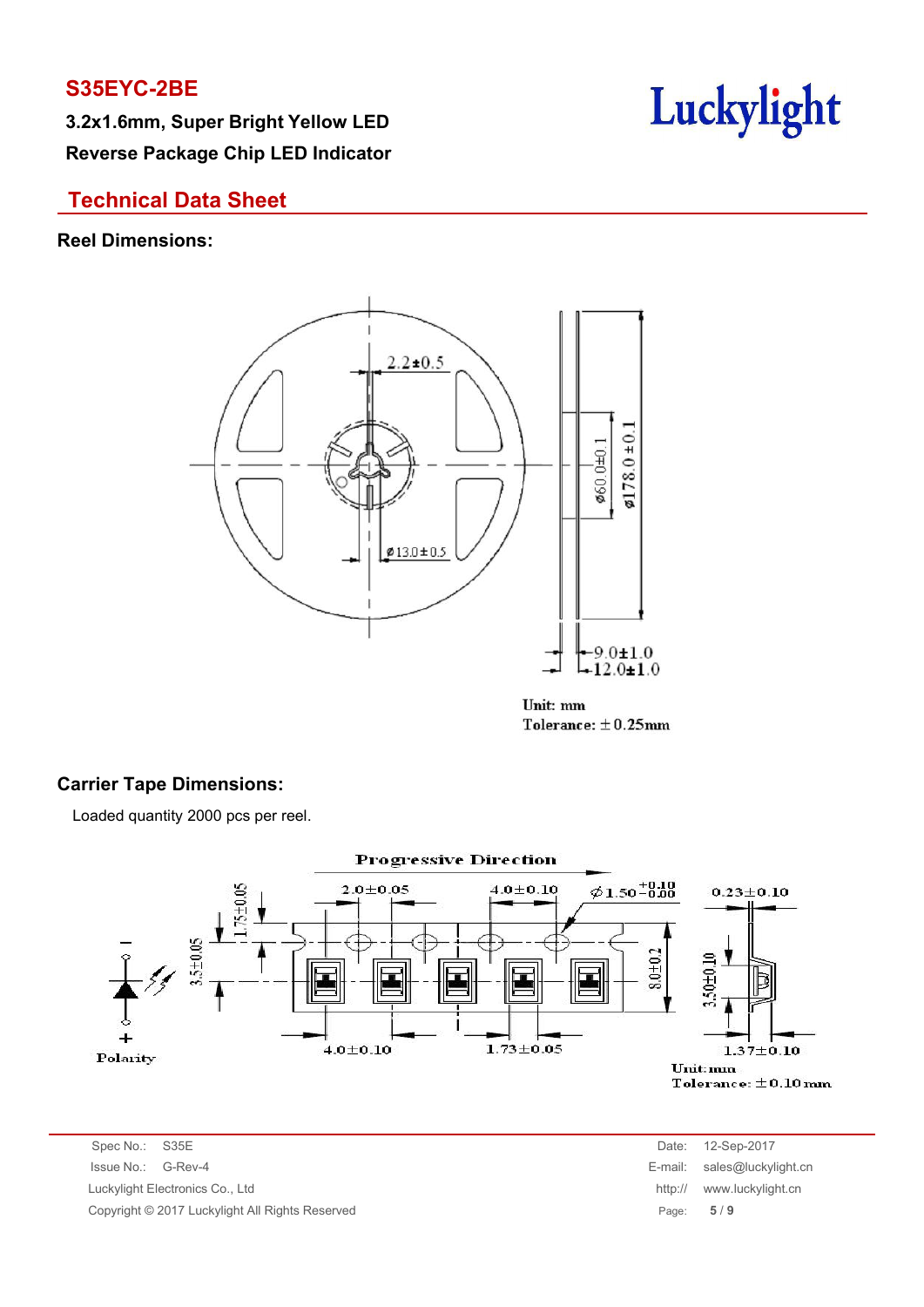**Reverse Package Chip LED Indicator**



## **Technical Data Sheet**

### **Packing & Label Specifications:**

Moisture Resistant Packaging:







| Spec No.: S35E                                  | Date:   | 12-Sep-2017                 |
|-------------------------------------------------|---------|-----------------------------|
| Issue No.: G-Rev-4                              |         | E-mail: sales@luckylight.cn |
| Luckylight Electronics Co., Ltd                 | http:// | www.luckylight.cn           |
| Copyright © 2017 Luckylight All Rights Reserved |         | Page: $6/9$                 |
|                                                 |         |                             |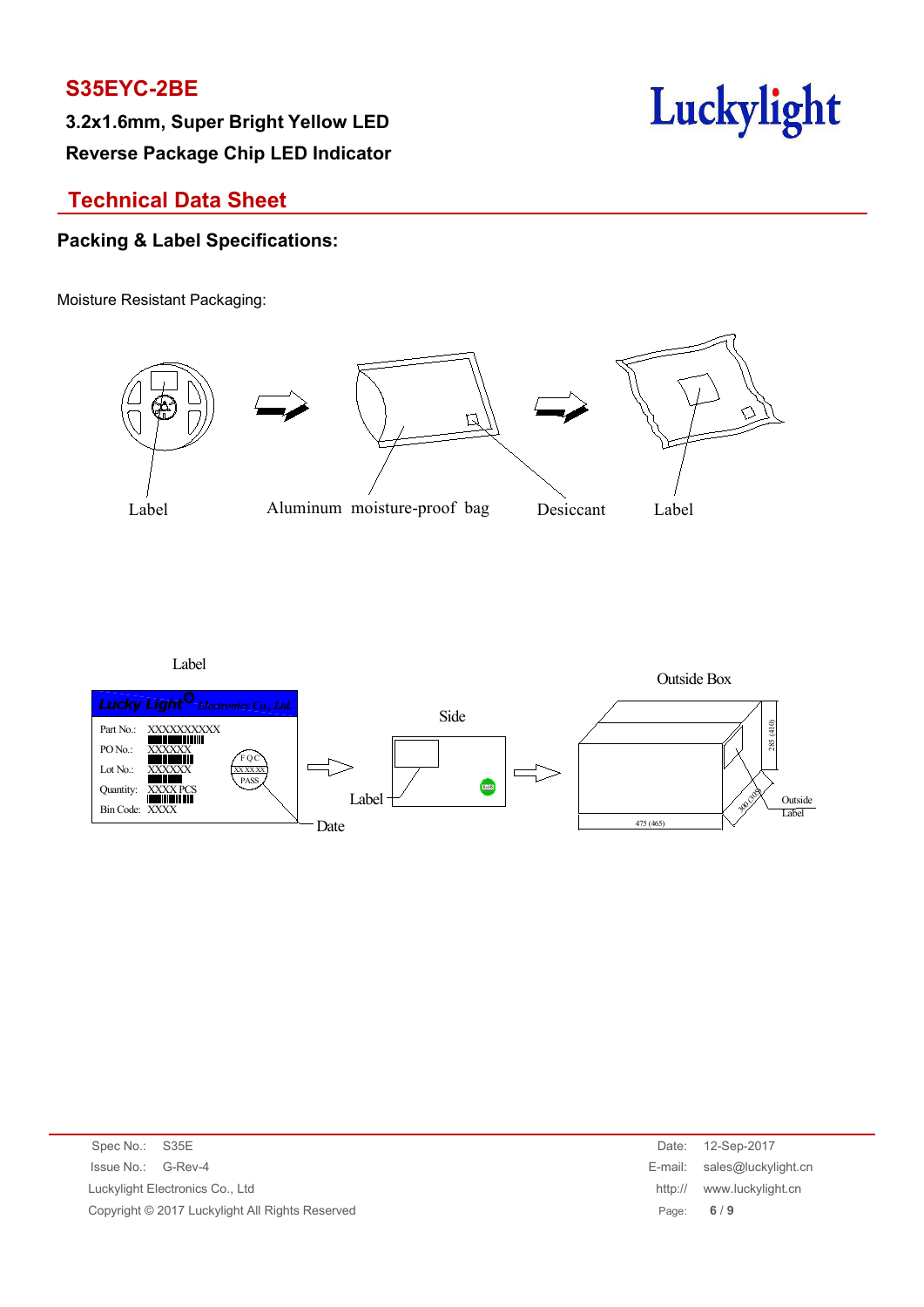**3.2x1.6mm, Super Bright Yellow LED Reverse Package Chip LED Indicator**



## **Technical Data Sheet**

### **CAUTIONS**

#### **1. Handling Precautions:**

- 1.1. Handle the component along the side surfaces by using forceps or appropriate tools.
- 1.2. Do not directly touch or handle the silicone lens surface. It may damage the internal circuitry.
- 1.3. Do not stack together assembled PCBs containing exposed LEDs. Impact may scratch the silicone lens or damage the internal circuitry.



Compare to epoxy encapsulant that is hard and brittle, silicone is softer and flexible. Although its characteristic significantly reduces thermal stress, it is more susceptible to damage by external mechanical force. As a result, special handling precautions need to be observed during assembly using silicone encapsulated LED products. Failure to comply might lead to damage and premature failure of the LED.

#### **2. Storage**

- 2.1.Do not open moisture proof bag before the products are ready to use.
- 2.2.Before opening the package, the LEDs should be kept at 30°C or less and 60%RH or less.
- 2.3.The LEDs should be used within a year.
- 2.4.After opening the package, the LEDs should be kept at 30°C or less and 60%RH or less.
- 2.5.The LEDs should be used within 168 hours after opening the package.
- 2.6.If the moisture adsorbent material has fabled away or the LEDs have exceeded the storage time, baking treatment should be performed using the following conditions. Baking treatment: 65±5°C for 24 hours.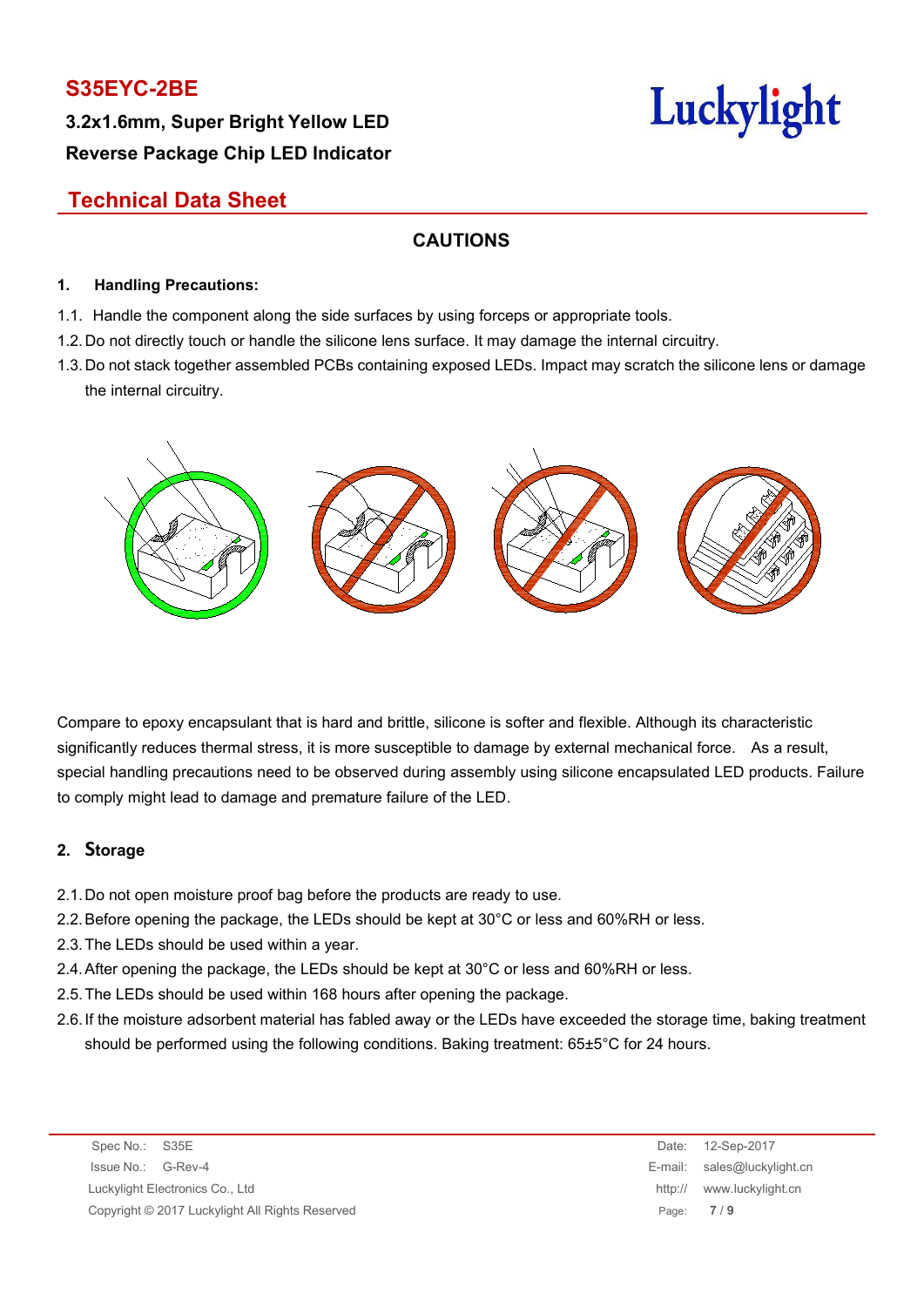**3.2x1.6mm, Super Bright Yellow LED Reverse Package Chip LED Indicator**



## **Technical Data Sheet**

### **3. Soldering Condition**

#### 3.1.Pb-free solder temperature profile



- 3.2.Reflow soldering should not be done more than two times.
- 3.3.When soldering, do not put stress on the LEDs during heating.
- 3.4.After soldering, do not warp the circuit board.
- 3.5. Recommended soldering conditions:

|                  | Reflow soldering              | Soldering iron |                      |  |  |
|------------------|-------------------------------|----------------|----------------------|--|--|
| Pre-heat         | $150 - 200^{\circ}$ C         | Temperature    | $300^{\circ}$ C Max. |  |  |
| Pre-heat time    | 120 sec. Max.                 | Soldering time | 3 sec. Max.          |  |  |
| Peak temperature | $260^{\circ}$ C Max.          |                | (one time only)      |  |  |
| Soldering time   | 10 sec. Max. (Max. two times) |                |                      |  |  |

3.6.Because different board designs use different number and types of devices, solder pastes, reflow ovens, and circuit boards, no single temperature profile works for all possible combinations.

| Spec No.: S35E                                  | Date:       | 12-Sep-2017                 |
|-------------------------------------------------|-------------|-----------------------------|
| Issue No.: G-Rev-4                              |             | E-mail: sales@luckylight.cn |
| Luckylight Electronics Co., Ltd                 |             | http:// www.luckylight.cn   |
| Copyright © 2017 Luckylight All Rights Reserved | Page: $8/9$ |                             |

E-mail: sales@luckylight.cn http:// www.luckylight.cn